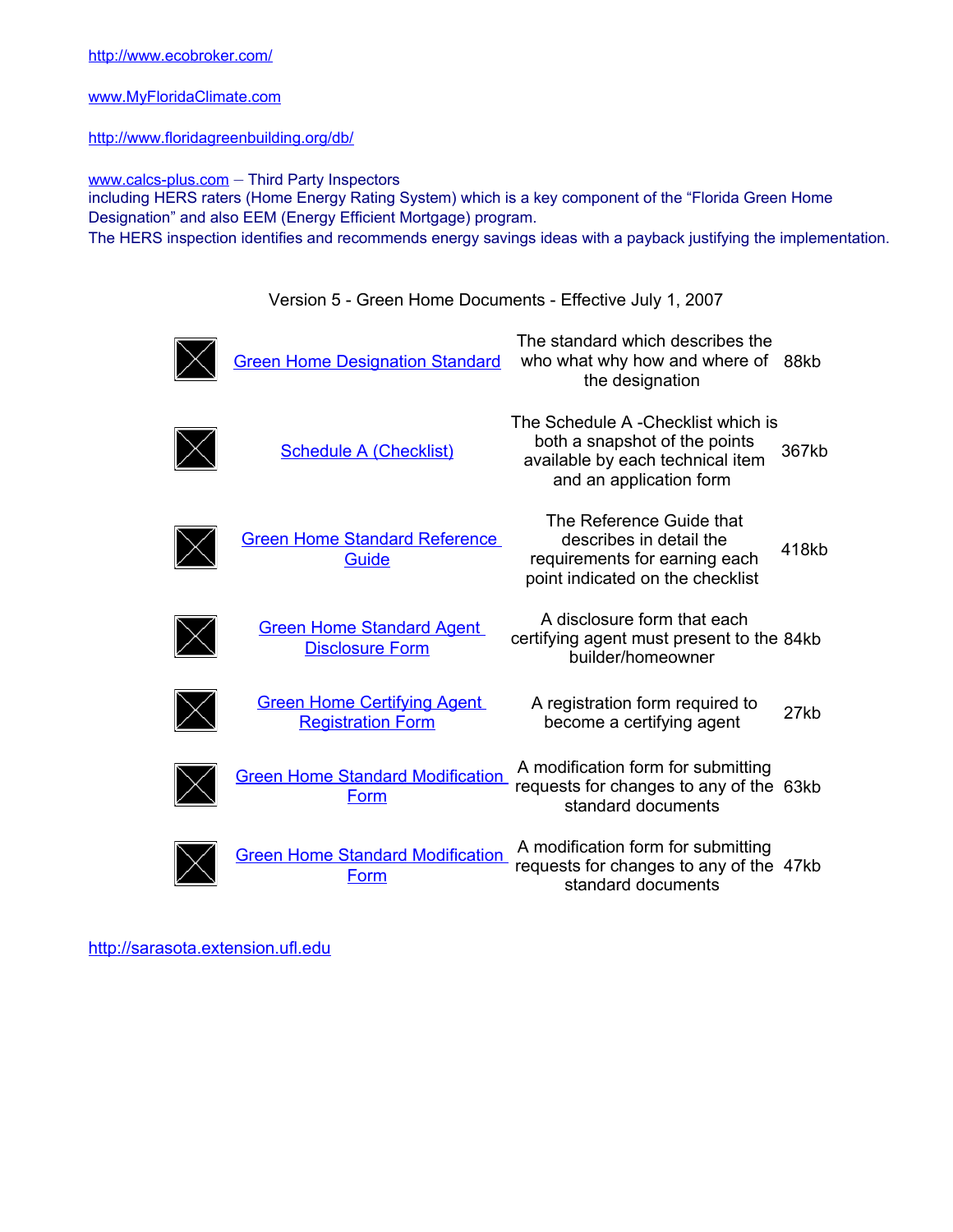











[www.ecoinsulate.com](http://www.ecoinsulate.com/) – Eco friendly insulation that greatly reduces energy consumption. [www.fpl.com](http://www.fpl.com/) – Great resource of info as well as an On-Line Home Energy Survey [www.realgoods.com](http://www.realgoods.com/) – A sustainable living & product catalog pioneer company since 1978

<http://www.usgbc.org/DisplayPage.aspx?CategoryID=19> About the LEED (Leadership in Energy & Environmental Design) Program [www.floridanativeplants.com](http://www.floridanativeplants.com/) - A local nursery committed to growing native plants which require less water, fertilizer, insecticides and maintenance all benefiting our environment [www.watermatters.org](http://www.watermatters.org/) – Southwest Florida Water District web site [www.tubular-skylight.com](http://www.tubular-skylight.com/) – Harvesting Daylight w/ R22 or grater insulation factor (the most energy efficient skylights the market) [www.gothotwater.com](http://www.gothotwater.com/) - an innovative product that re-circulates water back to the hot water tank (instead of down the drain) until hot water comes out saving gallons of water a day. [Florida Solar](http://www.fsec.ucf.edu/en/consumer/buildings/index.htm) Energy Center (buildings page[\)Florida Solar](http://www.fsec.ucf.edu/) Energy Center (main page) [Florida Energy](http://www.fsec.ucf.edu/en/consumer/buildings/homes/programs/energystar.htm) Star Homes [Florida Energy](http://www.fsec.ucf.edu/en/consumer/buildings/homes/ratings/index.htm) Ratings Florida Gulf Coast [University Green Building Project](http://www.fgcu.edu/greenbuilding/) [Florida Center for Construction & Environment](http://www.cce.ufl.edu/) [Florida Institute of Food](http://edis.ifas.ufl.edu/) and Agricultural Sciences [1000 Friends of Florida](http://www.1000friendsofflorida.org/) U.S. Green [Building Council](http://www.usgbc.org/) [Green Design Resources for Georgia and Florida](http://www.greendesign.net/resdir/flga/index.htm) Builders [Environmental Guide](http://www.nwbuildnet.com/nwbn/environmental.html) [Oikos Green](http://www.oikos.com/) Building Source [Environmental Building News](http://www.buildinggreen.com/) [Sustainable Sources](http://www.greenbuilder.com/) [Residential Energy Services](http://www.natresnet.org/) Network (RESNET) **National Energy [Raters Association](http://www.energyraters.org/)** Energy Efficient [Building Association](http://www.eeba.org/) **[Green Building](http://www.greenconcepts.com/) Concepts** Home Building [Concerns](http://interiorconcerns.org/) **[eBuild](http://www.ebuild.com/)** [Eco-Smart](http://www.ecohouse.com/) **[Envirosense](http://www.envirosense.org/) Habitat [for Humanity's Environmental](http://www.habitat.org/env/) Initiative**